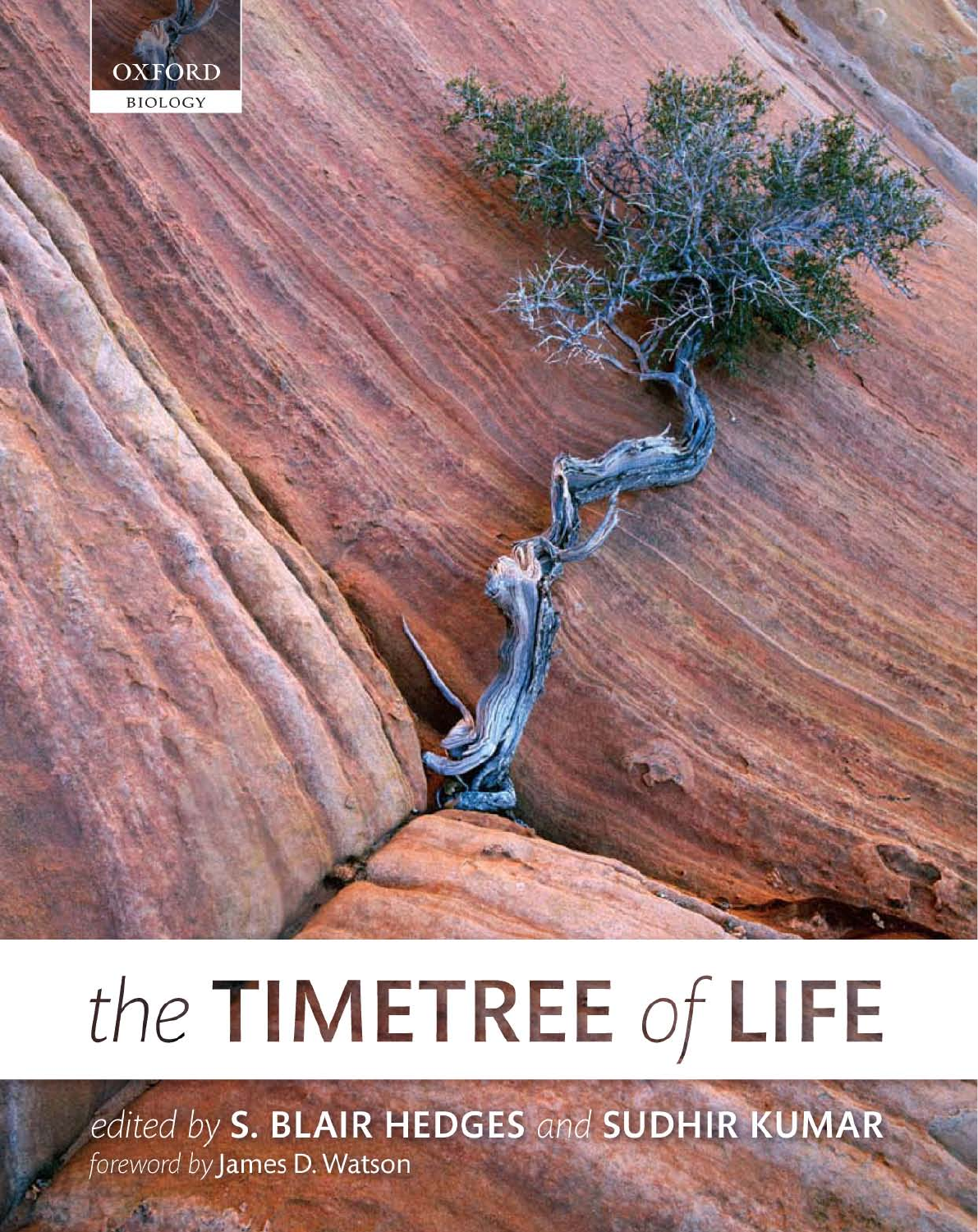## Eubacteria

#### *Fabia U. Battistuzzi*a,b,*\* and S. Blair Hedges*<sup>a</sup>

Department of Biology, 208 Mueller Laboratory, The Pennsylvania State University, University Park, PA 16802-5301, USA; <sup>b</sup>Current address: Center for Evolutionary Functional Genomics, The Biodesign Institute, Arizona State University, Tempe, AZ 85287-5301, USA \*To whom correspondence should be addressed (Fabia.Battistuzzi@ asu.edu)

#### Abstract

The ~9400 recognized species of prokaryotes in the Superkingdom Eubacteria are placed in 25 phyla. Their relationships have been difficult to establish, although some major groups are emerging from genome analyses. A molecular timetree, estimated here, indicates that most (85%) of the phyla and classes arose in the Archean Eon (4000−2500 million years ago, Ma) whereas most (95%) of the families arose in the Proterozoic Eon (2500−542 Ma). It also points to an early origin of phototrophy (3400–3200 Ma) followed by colonization of land (3041–2755 Ma), origin of oxygenic photosynthesis (2920–2592 Ma) and of aerobic methanotrophy (2630–2371 Ma).

The Superkingdom Eubacteria (also called "Bacteria," Fig. 1) is subdivided into 25 recognized phyla (*1*), although other classifications have been proposed (2) and putative lineages await taxonomic assignment (e.g., *3, 4*). In contrast to most eukaryotic groups, eubacterial phylogeny has been difficult to resolve at the highest level (i.e., phyla and class relationships) despite the availability of many complete genome sequences. The small subunit (SSU) ribosomal RNA (rRNA) gene has been widely used to study prokaryote phylogeny and first revealed the distinction of eubacteria from archaebacteria (Archaea) (*5, 6*). However, because of its limited length and the large genetic distances among prokaryote species, it is also subject to biases such as long-branch attraction, base composition differences, and a generally poor resolving power. These issues mostly have been addressed in more recent years by using genome-scale data sets (e.g., multiple genes, gene content, and insertion–deletion events) and increased taxonomic sampling (*7–19, 88*). While these studies have

shown increasing support for lower-level phylogenetic clusters (e.g., classes and below), they have also shown the susceptibility of eubacterial phylogeny to biases such as horizontal gene transfer (HGT) (*20, 21*).

In recent years, three major approaches have been used for studying prokaryote phylogeny with data from complete genomes: (i) combining gene sequences in a single analysis of multiple genes (e.g., *7, 9, 10*), (ii) combining trees from individual gene analyses into a single "supertree" (e.g., *22, 23*), and (iii) using the presence or absence of genes ("gene content") as the raw data to investigate relationships (e.g., *17, 18*). While the results of these different approaches have not agreed on many details of relationships, there have been some points of agreement, such as support for the monophyly of all major classes and some phyla (e.g., Proteobacteria and Firmicutes). These findings, although criticized by some (e.g., 24, 25), suggest the presence of a detectable evolutionary signal for prokaryotes when using carefully selected genes (e.g., vertically inherited) and appropriate methodologies (e.g., genome-scale data sets).



Fig. 1 *Spirillum*, a betaproteobacterium (upper left); *Beggiatoa*, a gammaproteobacterium (upper right); an unidentified cyanobacterium (lower left); and an unidentified spirochete (lower right). Credits: D. J. Patterson, L. Amaral-Zettler, and V. Edgcomb (upper left and right); D. J. Patterson (lower left); and L. Amaral-Zettler, L. Olendzenski, and D. J. Patterson (lower right). Images provided by micro\*scope (http://microscope.mbl. edu) under creative commons license.

F. U. Battistuzzi and S. B. Hedges. Eubacteria. Pp. 106-115 in *The Timetree of Life*, S. B. Hedges and S. Kumar, Eds. (Oxford University Press, New York, 2009).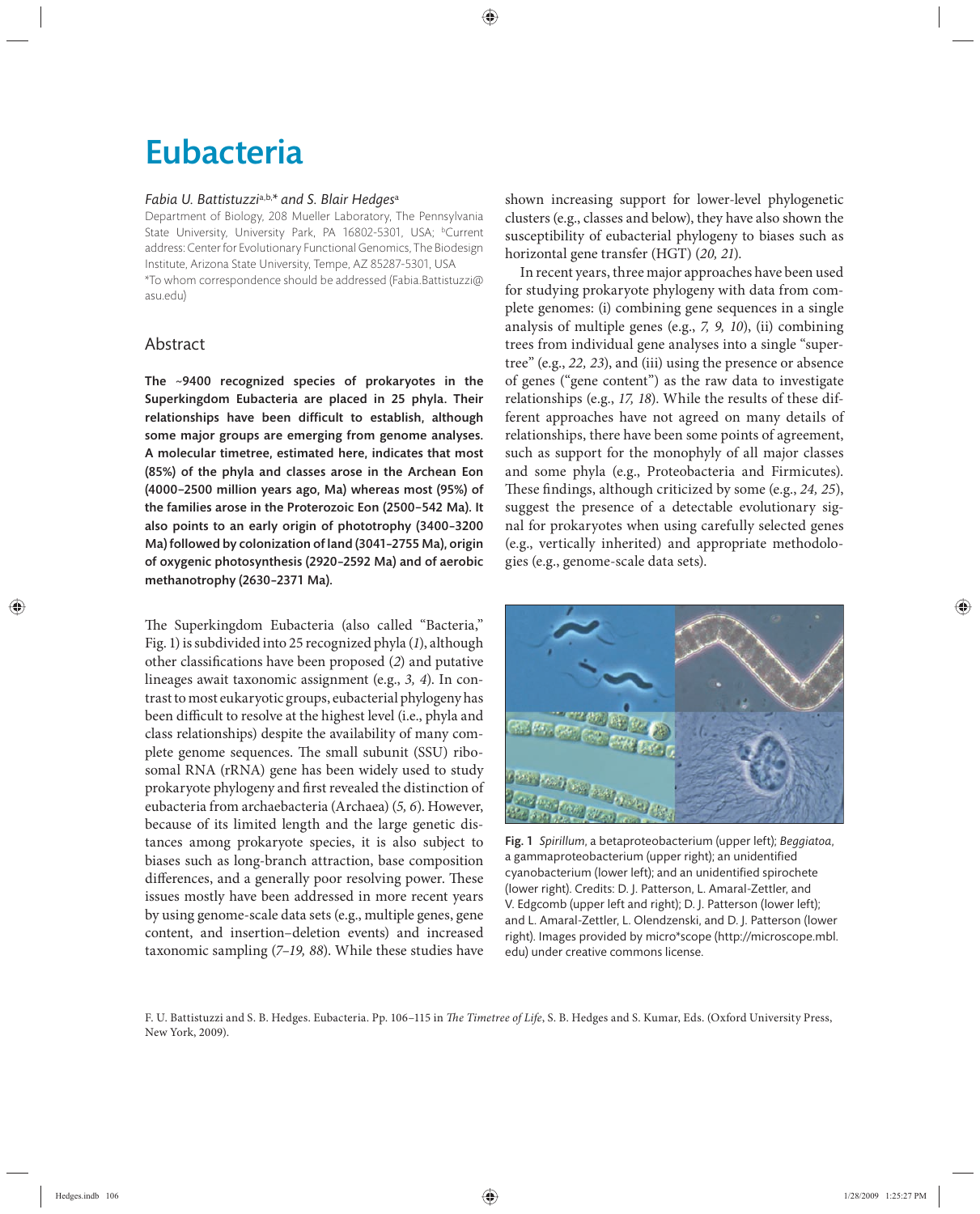

Fig. 2 *Continues*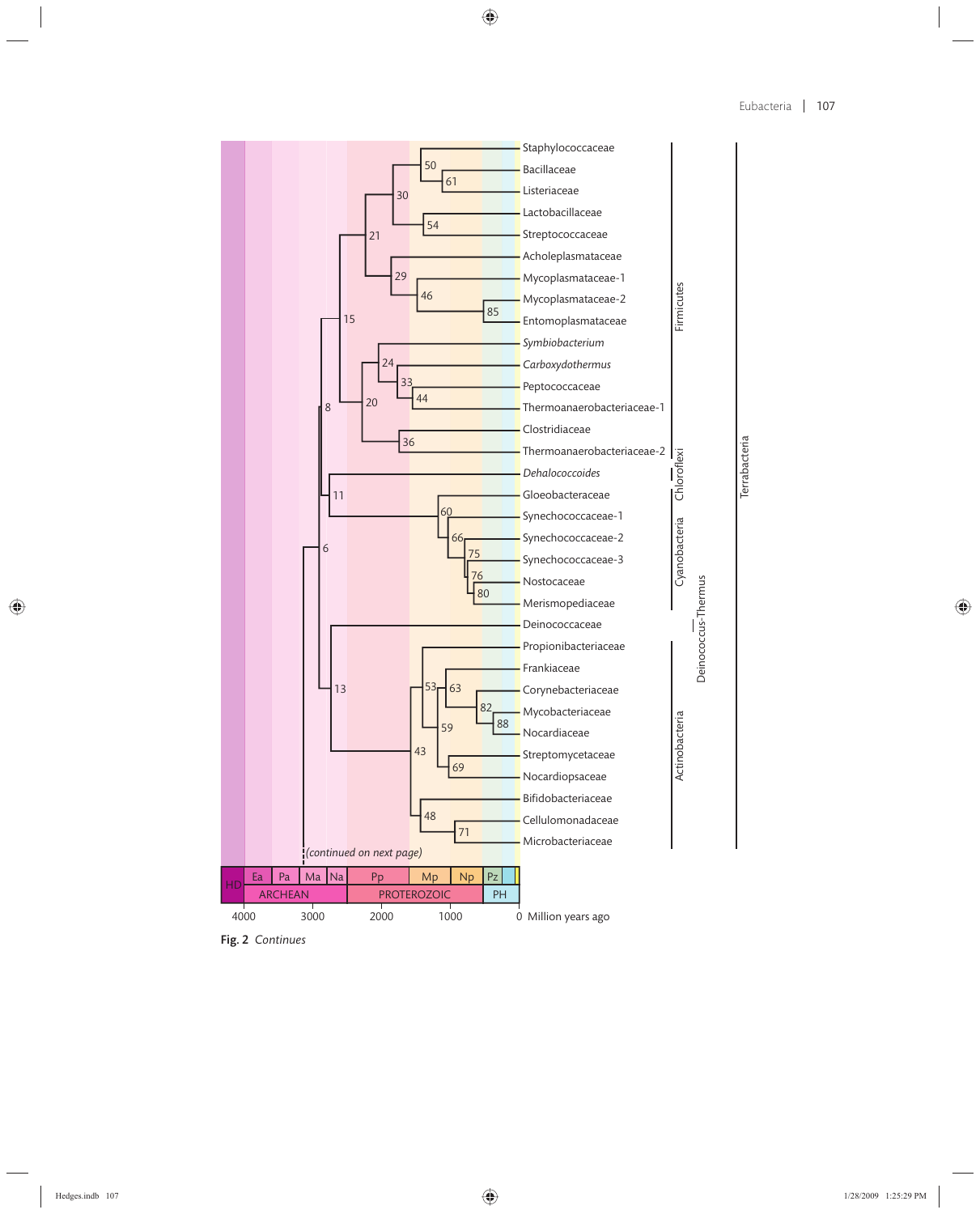

Fig. 2 *Continues*

Phylogenetic analyses that have focused on subgroups of prokaryotes (e.g., classes) also have supported, consistently, particular groupings. For example, cyanobacteria and low GC gram positives (Firmicutes) have been united based on maximum likelihood (ML) mapping of 21 orthologous genes (*26*); Fusobacteria is the most closely related group to Firmicutes based on combined analyses of SSU and large subunit (LSU) rRNA sequences and ribosomal proteins (*27*); Bacteroidetes, Chlorobi, and Fibrobacteres form a group based on insertion–deletion analysis (*28, 29*); and Planctomycetacia, Chlamydiae, and Spirochaetes form a group based on concatenated

ribosomal proteins, DNA-directed RNA polymerase subunits (*30*), genome trees (*31*), and gene content analysis (18). Other taxa, such as Aquificae and Thermotogae, have been more difficult to place, appearing at the base of the tree in some analyses (*4, 7, 9, 32*) and in a higher, nested position in other analyses (*10, 33, 34*).

Generally concordant relationships were found between past studies and a recent ML and Bayesian analysis of multiple core gene sequences (88). In that study, a complete matrix of 25 vertically inherited orthologous genes shared by 197 fully sequenced eubacteria and 21 fully sequenced species of archaebacteria was built.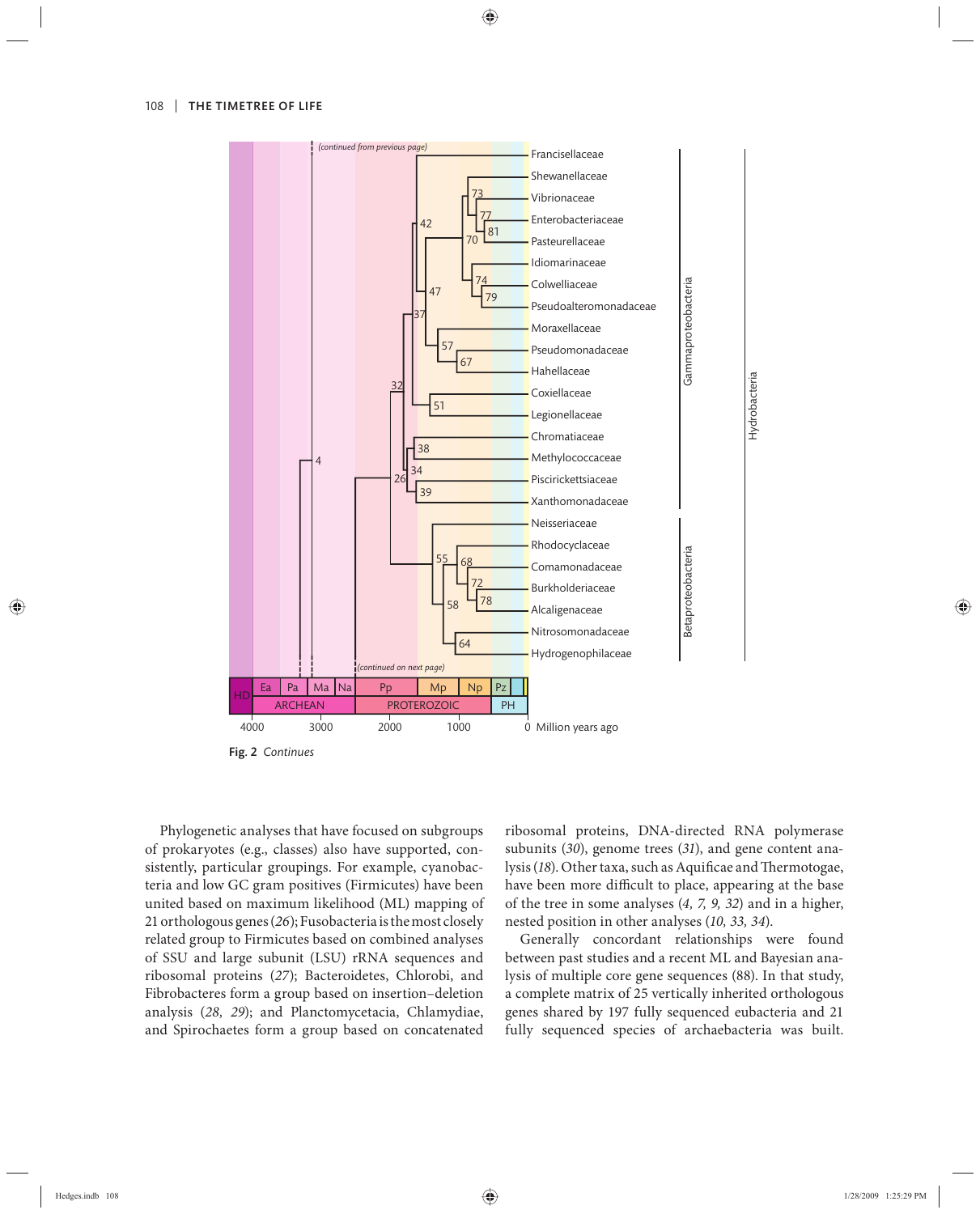

Fig. 2 A timetree of eubacteria. Divergence times are shown in Table 1. Codes for paraphyletic and/or polyphyletic groups are as follows: Mycoplasmataceae-1 (*Mycoplasma genitalium*), Mycoplasmataceae-2 (*Mycoplasma capricolum*), Synechococcaceae-1 (*Synechocococcus* JA-2-3Ba), Synechococcaceae-2 (*Thermosynechococcus elongatus*), Synechococcaceae-3 (*Synechococcus elongatus*),

Thermoanaerobacteriaceae-1 (Moorella thermoacetica), Thermoanaerobacteriaceae-2 (Thermoanaerobacter tengcongensis). *Abbreviations*: Ea (Eoarchean), HD (Hadean), Ma (Mesoarchean), Mp (Mesoproterozoic), Na (Neoarchean), Np (Neoproterozoic), Pa (Paleoarchean), PH (Phanerozoic), Pp (Paleoproterozoic), and Pz (Paleozoic).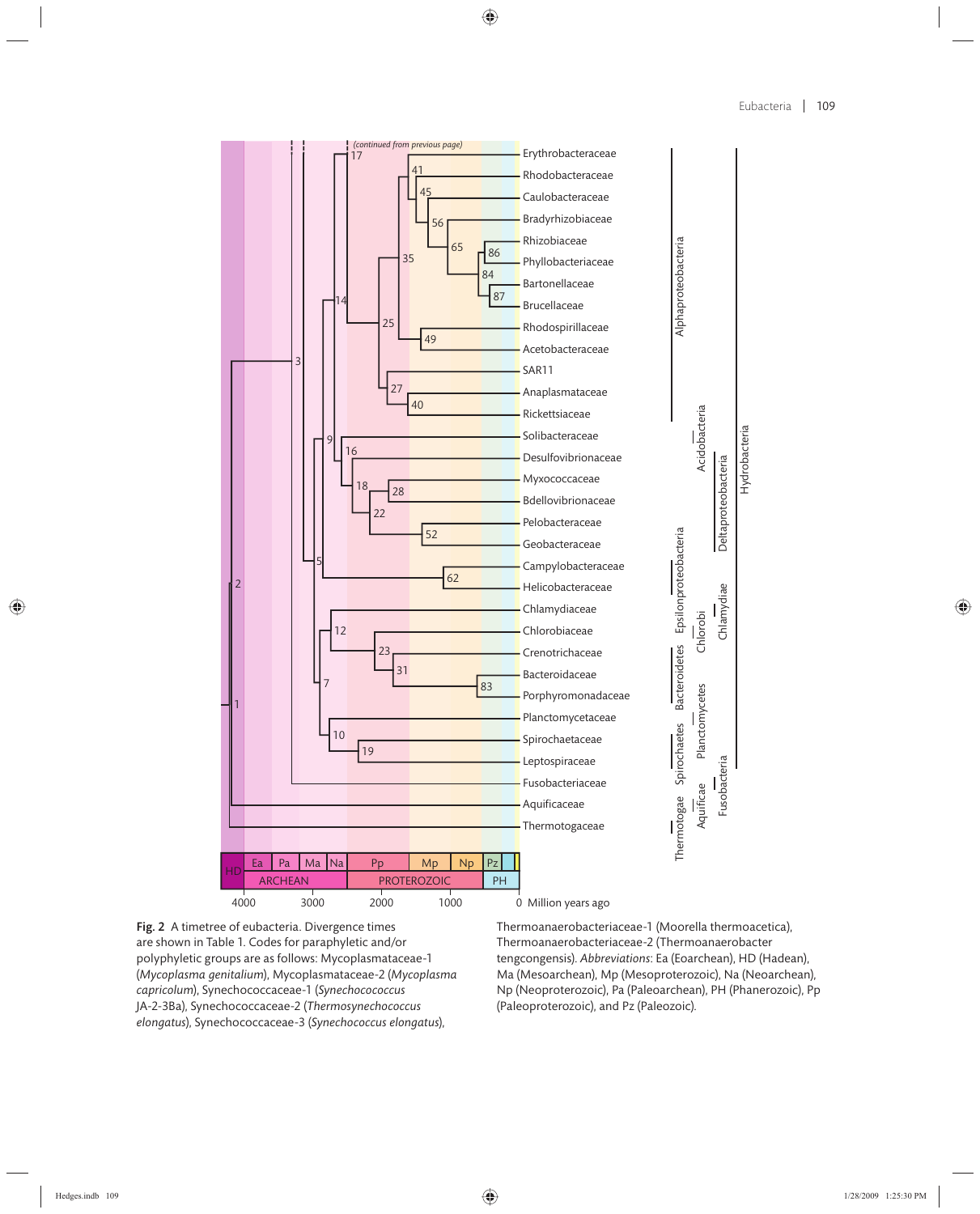### 110 | THE TIMETREE OF LIFE

Table 1. Divergence times (Ma) and their confidence/credibility intervals (CI) among eubacteria.

| Timetree       |      | <b>Estimates</b>         |                          |      |           | Timetree |                        | <b>Estimates</b>         |                          |      |             |  |
|----------------|------|--------------------------|--------------------------|------|-----------|----------|------------------------|--------------------------|--------------------------|------|-------------|--|
| Node           | Time | Ref. (7)<br>This study   |                          |      | Node      | Time     | Ref. (7)<br>This study |                          |                          |      |             |  |
|                |      | Time                     | CI                       | Time | CI        |          |                        | Time                     | CI                       | Time | <b>CI</b>   |  |
| $\mathbf{1}$   | 4189 | $\overline{\phantom{a}}$ | $\overline{\phantom{a}}$ | 4189 | 4200-4159 | 45       | 1498                   | $\frac{1}{2}$            |                          | 1498 | 1644-1351   |  |
| $\overline{2}$ | 4179 | $\overline{\phantom{a}}$ |                          | 4179 | 4197-4141 | 46       | 1482                   | $\overline{\phantom{0}}$ |                          | 1482 | 1656-1313   |  |
| 3              | 3306 | 3186                     | 3634-2801                | 3306 | 3447-3165 | 47       | 1481                   | 1387                     | 1763-1060                | 1481 | 1586-1372   |  |
| 4              | 3134 | $\overline{\phantom{a}}$ | $\overline{\phantom{a}}$ | 3134 | 3265-2987 | 48       | 1436                   | $\overline{\phantom{a}}$ |                          | 1436 | 1600-1270   |  |
| 5              | 2979 | 3096                     | 3539-2723                | 2979 | 3116-2835 | 49       | 1432                   | $\overline{\phantom{a}}$ |                          | 1432 | 1580-1283   |  |
| 6              | 2908 | $\overline{\phantom{0}}$ |                          | 2908 | 3041-2755 | 50       | 1429                   | 1561                     | 2012-1166                | 1429 | 1597-1269   |  |
| $\overline{7}$ | 2897 | $\overline{\phantom{a}}$ |                          | 2897 | 3040-2747 | 51       | 1420                   | $\overline{\phantom{0}}$ |                          | 1420 | 1539-1297   |  |
| 8              | 2874 | $\overline{\phantom{0}}$ |                          | 2874 | 3012-2716 | 52       | 1413                   | $\qquad \qquad -$        |                          | 1413 | 1573-1257   |  |
| 9              | 2849 | 2800                     | 3223-2452                | 2849 | 2983-2706 | 53       | 1402                   | $\overline{\phantom{0}}$ |                          | 1402 | 1557-1241   |  |
| 10             | 2762 | $\overline{\phantom{a}}$ |                          | 2762 | 2926-2595 | 54       | 1392                   | $\overline{\phantom{0}}$ | $\equiv$                 | 1392 | 1573-1223   |  |
| 11             | 2761 | $\qquad \qquad -$        |                          | 2761 | 2920-2592 | 55       | 1386                   | 1470                     | 1873-1114                | 1386 | 1511-1262   |  |
| 12             | 2739 | $\overline{\phantom{0}}$ |                          | 2739 | 2894-2575 | 56       | 1326                   | 1537                     | 1942-1151                | 1326 | 1471-1183   |  |
| 13             | 2739 | $\overline{\phantom{0}}$ |                          | 2739 | 2897-2570 | 57       | 1306                   | $\overline{\phantom{0}}$ |                          | 1306 | 1420-1190   |  |
| 14             | 2687 | $\qquad \qquad -$        |                          | 2687 | 2815-2549 | 58       | 1224                   | $\overline{\phantom{a}}$ |                          | 1224 | 1349-1101   |  |
| 15             | 2607 | 2688                     | 3108-2360                | 2607 | 2753-2448 | 59       | 1189                   | 1380                     | 1798-1038                | 1189 | 1332-1040   |  |
| 16             | 2579 | $\overline{\phantom{a}}$ | $\overline{\phantom{a}}$ | 2579 | 2715-2428 | 60       | 1180                   | $\overline{\phantom{a}}$ | $\overline{\phantom{a}}$ | 1180 | 1334-1035   |  |
| 17             | 2504 | 2508                     | 2928-2154                | 2504 | 2630-2371 | 61       | 1121                   | 1282                     | 1690-916                 | 1121 | 1276-977    |  |
| 18             | 2421 | $\overline{\phantom{0}}$ |                          | 2421 | 2563-2267 | 62       | 1104                   | 1244                     | 1694-856                 | 1104 | 1271-943    |  |
| 19             | 2339 | $\overline{\phantom{a}}$ |                          | 2339 | 2517-2154 | 63       | 1069                   | $\overline{\phantom{a}}$ |                          | 1069 | 1209-928    |  |
| 20             | 2281 | $\qquad \qquad -$        |                          | 2281 | 2439-2115 | 64       | 1055                   | $\qquad \qquad -$        |                          | 1055 | 1184-932    |  |
| 21             | 2233 | 2305                     | 2729-1944                | 2233 | 2401-2067 | 65       | 1042                   | $\overline{\phantom{0}}$ | $\overline{a}$           | 1042 | 1180-912    |  |
| 22             | 2173 | $\overline{\phantom{a}}$ |                          | 2173 | 2321-2018 | 66       | 1037                   | $\overline{a}$           | $\overline{a}$           | 1037 | 1186-902    |  |
| 23             | 2099 | $\overline{\phantom{a}}$ |                          | 2099 | 2261-1932 | 67       | 1030                   |                          | $\qquad \qquad -$        | 1030 | 1145-917    |  |
| 24             | 2047 | $\overline{\phantom{0}}$ |                          | 2047 | 2215-1873 | 68       | 1028                   | $\overline{a}$           | $\overline{a}$           | 1028 | 1150-911    |  |
| 25             | 2042 | 2030                     | 2449-1656                | 2042 | 2187-1887 | 69       | 1027                   |                          | $\overline{a}$           | 1027 | 1167-887    |  |
| 26             | 1993 | 1945                     | 2368-1573                | 1993 | 2099-1894 | 70       | 950                    |                          |                          | 950  | 1051-849    |  |
| 27             | 1919 | $\overline{\phantom{0}}$ | $\overline{a}$           | 1919 | 2083-1749 | 71       | 937                    | $\overline{a}$           | $\overline{\phantom{0}}$ | 937  | 1084-794    |  |
| 28             | 1899 | $\overline{a}$           |                          | 1899 | 2078-1719 | 72       | 872                    |                          |                          | 872  | 993-759     |  |
| 29             | 1860 | <b>-</b>                 |                          | 1860 | 2040-1680 | 73       | 871                    |                          |                          | 871  | 972-772     |  |
| 30             | 1837 | 1816                     | 2261-1415                | 1837 | 2011-1673 | 74       | 812                    | $\overline{\phantom{a}}$ | $\overline{\phantom{a}}$ | 812  | 910-711     |  |
| 31             | 1834 | $\sim$                   | $\omega_{\rm{max}}$      | 1834 | 2005-1665 | 75       | 793                    | 1039                     | 1408-702                 | 793  | $923 - 678$ |  |
| 32             | 1806 | 1751                     | 2163-1390                | 1806 | 1889-1731 | 76       | 751                    | $\overline{\phantom{a}}$ | $\overline{\phantom{a}}$ | 751  | 880-639     |  |
| 33             | 1775 | $\qquad \qquad -$        | $\overline{\phantom{a}}$ | 1775 | 1948-1602 | 77       | 751                    | $\overline{\phantom{a}}$ |                          | 751  | 854-653     |  |
| 34             | 1753 | $\overline{\phantom{0}}$ |                          | 1753 | 1821-1690 | 78       | 744                    |                          |                          | 744  | 859-640     |  |
| 35             | 1753 | $\qquad \qquad -$        |                          | 1753 | 1894-1605 | 79       | 668                    | $\overline{\phantom{0}}$ |                          | 668  | 768-573     |  |
| 36             | 1747 | 2132                     | 2552-1760                | 1747 | 1931-1572 | 80       | 662                    | 756                      | 1070-484                 | 662  | 783-553     |  |
| 37             | 1673 | $\overline{\phantom{a}}$ | $\overline{\phantom{a}}$ | 1673 | 1765-1581 | 81       | 634                    | $\sim$                   | $\equiv$                 | 634  | 739-538     |  |
| 38             | 1653 |                          |                          | 1653 | 1688-1640 | 82       | 621                    | 928                      | 1274-644                 | 621  | 734-516     |  |
| 39             | 1621 |                          |                          | 1621 | 1722-1520 | 83       | 616                    | $\qquad \qquad -$        | $\overline{\phantom{a}}$ | 616  | 734-506     |  |
| 40             | 1620 |                          |                          | 1620 | 1792-1449 | 84       | 594                    | $\overline{\phantom{0}}$ |                          | 594  | 699-499     |  |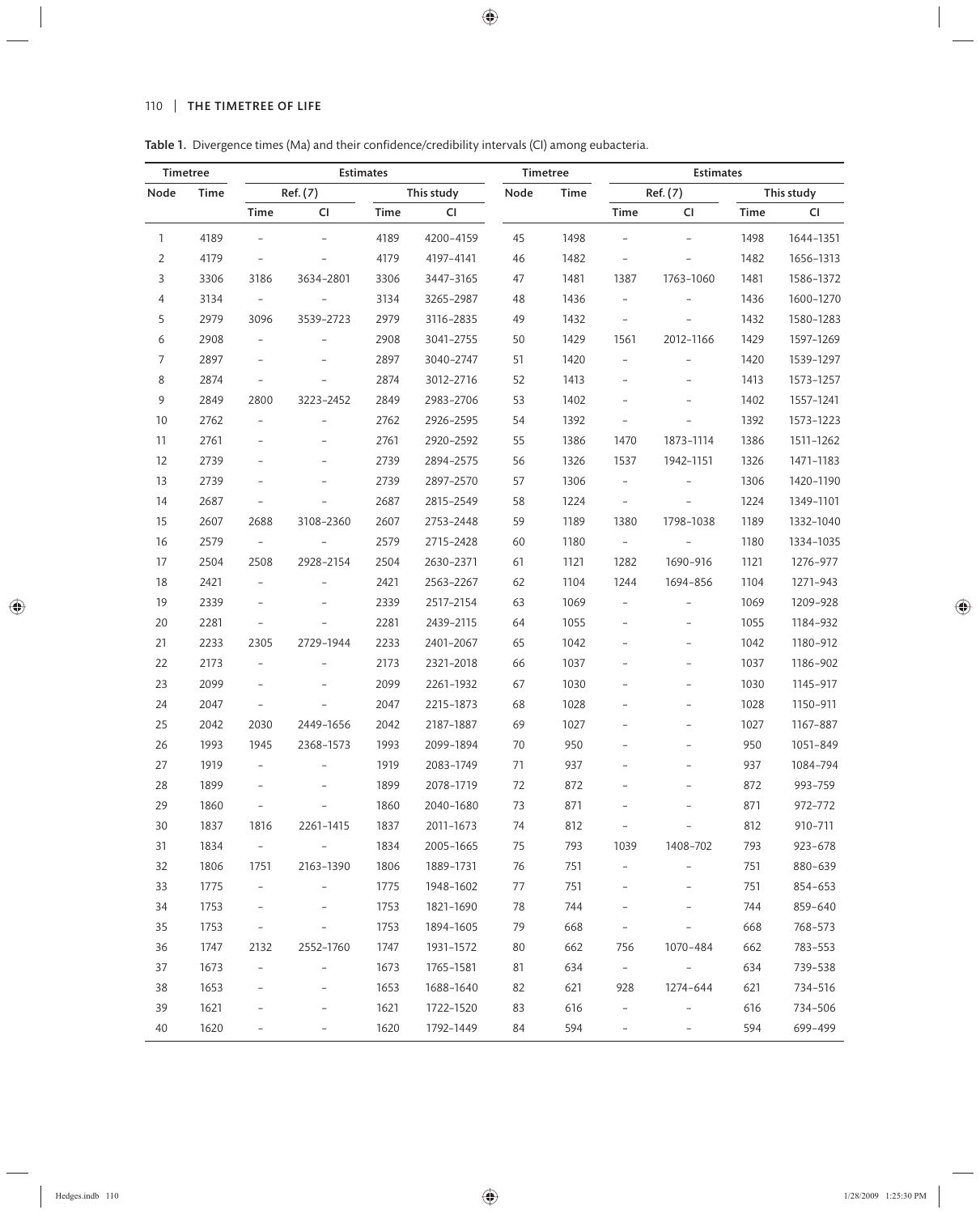| Timetree |             |                   |                          | <b>Estimates</b> |           | Timetree |      | <b>Estimates</b>         |                          |             |             |  |
|----------|-------------|-------------------|--------------------------|------------------|-----------|----------|------|--------------------------|--------------------------|-------------|-------------|--|
| Node     | <b>Time</b> | Ref. (7)          |                          | This study       |           | Node     | Time | Ref. (7)                 |                          | This study  |             |  |
|          |             | Time              | CI                       | <b>Time</b>      | CI        |          |      | Time                     | CI                       | <b>Time</b> | <b>CI</b>   |  |
| 41       | 1613        | $\qquad \qquad$   | $\qquad \qquad -$        | 1613             | 1761-1465 | 85       | 523  | $\overline{\phantom{0}}$ | $\qquad \qquad$          | 523         | 638-425     |  |
| 42       | 1612        | $\overline{ }$    | $\overline{\phantom{0}}$ | 1612             | 1712-1506 | 86       | 509  | $\overline{\phantom{0}}$ | $\overline{\phantom{0}}$ | 509         | 609-421     |  |
| 43       | 1579        | $\qquad \qquad -$ | $\overline{\phantom{a}}$ | 1579             | 1740-1411 | 87       | 432  | -                        | $\qquad \qquad -$        | 432         | $520 - 351$ |  |
| 44       | 1554        | $\qquad \qquad -$ | $\overline{\phantom{0}}$ | 1554             | 1729-1378 | 88       | 380  | $\overline{\phantom{0}}$ | $\qquad \qquad -$        | 380         | 469-304     |  |

Table 1. *Continued*

Note: Nodes times in the timetree are from this study.

Single-gene phylogenies were screened for orthology and vertical inheritance under the assumption that phylogenies showing mixing of the two superkingdoms or significantly supported deep nesting of one class within another were affected by HGT and deleted from the data set. Site homology of the multiple sequence alignment was established with GBlocks (*35*) and nonconserved sites were deleted. ML (*36*) and Bayesian (*37*) methods were then applied to the final alignment (6884 sites) to estimate phylogenetic relationships. A ML phylogeny was also constructed from an alternative alignment with only slow-evolving positions (16,344 sites) and showed a similar phylogeny (except for the position of Solibacteres). A topological feature common to all of these analyses is a major dichotomy in eubacteria. This is formed by the Terrabacteria (Actinobacteria, Chloroflexi, Cyanobacteria, *Deinococcus-Thermus*, and Firmicutes) and the Hydrobacteria (Acidobacteria, Bacteroidetes, Chlamydiae, Chlorobi, Planctomycetacia, Proteobacteria, and Spirochaetes) to the exclusion of the hyperthermophiles and, possibly, Fusobacteria (88). This definition of Terrabacteria is more inclusive than the initial definition provided in 2004, which did not include Chloroflexi and Firmicutes (7).

In addition, three possible high-level clusters within Hydrobacteria are highly supported by the ML phylogeny. Bacteroidetes, Chlorobi, Chlamydiae, Planctomycetes, and Spirochaetes are associated in a single cluster, with high bootstrap support (82%), for which we propose the name Spirochlamydiae. Within this infrakingdom, two other superphyla are strongly supported: (i) Planctomycetes and Spirochaetes (93%) and (ii) Bacteroidetes and Chlorobi (100%). For these we propose the names Spiroplancti and Bacterobi, respectively. These last two clusters are present and significantly supported in the Bayesian phylogeny as well. Multiple evidence from other analyses (*2, 11, 23, 28*) supports Bacterobi, while Spiroplancti is present in some but not all previous studies. However, currently no clear physiological or metabolic adaptations can be considered as unifying characteristics of these clusters.

Molecular clock methods have been used infrequently with eubacteria, probably because of difficulties in establishing a robust phylogeny and in selecting reliable calibration points. Calibrations have included the fossil record of prokaryotes and eukaryotes and biomarkers in the geologic record. A problem with most eukaryote fossils, otherwise useful for calibration, is that they are from the Phanerozoic eon (543–0 Ma), much younger than many key nodes of interest to time. This exacerbates the problems with different rates of evolution among the three superkingdoms (*38*), an issue diminished by using calibrations within each superkingdom. Although the prokaryote fossil record extends reliably back to ~2000 Ma (*39*), the taxonomic resolution is not sufficient in most cases to be broadly useful for calibration. Better resolution for a few groups is obtained from the geologic record with biomarkers produced specifically and exclusively by one lineage (*40*). Prokaryotes that are parasitic on eukaryotes provide other opportunities for calibration (*41, 42*), but they are almost entirely in the Phanerozoic, again much younger than many deep nodes of interest. One additional calibration that has been used is the maximum time for life on Earth (*7*), which can be set either to the origin of Earth at 4600 Ma as an absolute maximum or perhaps more realistically to the last ocean-vaporizing event, ~4200 Ga (*43*).

Data sets using different types of molecular information (i.e., rRNA, enzymes, core genes) have been used to estimate divergence times. A divergence time analysis of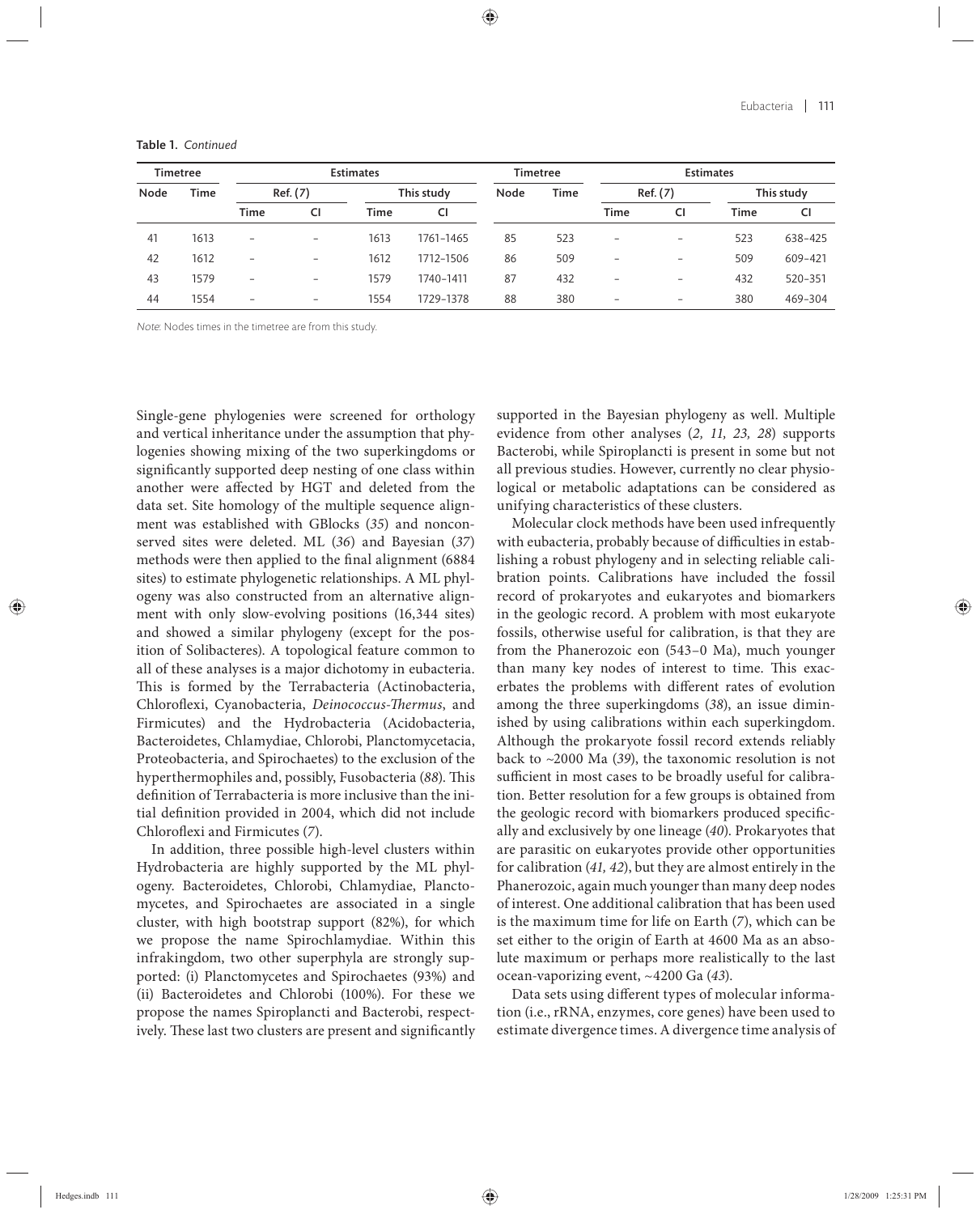prokaryotes in the mid-1990s used amino acid sequences of 64 proteins, calibrated within eukaryotes (*44*). Divergences among Cyanobacteria, Gram positives (Firmicutes and Actinobacteria), and Gram negatives (e.g., Proteobacteria) were estimated to be in the early Proterozoic, 2500-2100 Ma. This time interval includes what would be later identified as the major rise in atmospheric oxygen (*45*) caused by the evolution of oxygenic photosynthesis in Cyanobacteria. However, the times in that study are problematic because lineage-specific rate differences (14) were not taken into account. In 2001, another prokaryote timescale was constructed from the limited genome data available at that time and again calibrated within eukaryotes (*14*). Although the focus in that study was on the origin of eukaryotes and eukaryotic genes from among different groups of prokaryotes, a divergence time for the split of Cyanobacteria and its closest relative among eubacteria was estimated as  $2560$  ( $2810-2300$ ) Ma. Thus two studies using different data and methods obtained a similar, "young" date for the origin of Cyanobacteria, contrasting with the ~3500 Ma fossils (*46*) widely believed to be of cyanobacteria at that time. Subsequently, those fossils were reexamined and shown to be either of some other organism (not cyanobacteria) or an artifact of preservation (*47–50*). Divergence times among 98 prokaryote species were also estimated with sequences of the SSU rRNA gene, a single calibration, and a global clock method (*51*). However, the results were problematic because uncorrected distances were used which greatly bias time estimates.

A genome-based molecular clock study appeared in 2004 which used sequences of 32 "core" proteins shared by 69 prokaryote species and three eukaryotes. A Bayesian clock method was used with multiple calibrations. The origin of Firmicutes was estimated at 2688 Ma (credibility interval, CI: 3108−2360 Ma) and the origins of alpha-, beta-, and gammaproteobacteria were estimated at 2508 Ma (CI: 2928–2154 Ma) (Table 1).

Here, a detailed timetree of 197 eubacterial species (81 families) was estimated from the ML phylogeny of our latest data set (*88*) using archaebacteria as an outgroup (Fig. 2). This rooting follows analyses of paralogous genes that found the root of the tree of life between archaebacteria and eubacteria (*52, 53*), a root position that has been generally accepted for the last two decades and supported in a recent, expanded analysis (*54*). Although analyses of insertions and deletions in paralogous genes have suggested that the root might be in some other location (*55, 56*), others have questioned the alignments used in those

insertion–deletion analyses (*57, 58*). Additional evidence is needed before any root position can be considered well established.

Divergence times were obtained with a Bayesian method (*59*) using all available calibration points within eubacteria. These included: (i) a minimum of 1640 Ma for the origin of Chromatiaceae (gammaproteobacteria) based on biomarker evidence (i.e., okenane) (*60*); (ii) a minimum of 1640 Ma for the divergence of Chlorobi and Bacteroidetes based on biomarker evidence (i.e., chlorobactane) (*60*); (iii) a minimum at 2300 Ma for the divergence of Cyanobacteria and Chloroflexi corresponding to the first significant rise in oxygen concentration in the atmosphere (*45*); (iv) a maximum of 4000 Ma for the earliest land-dwelling taxa corresponding to the presence of continents (*61*); and (v) a maximum constraint at 4200 Ma for the first divergence within eubacteria from the midpoint of the time range estimated for the last oceanvaporizing event (43). In the final time estimates, calibrations (iii) and (iv) were omitted because their absence did not significantly alter the estimates of the other nodes while it allowed inferences on these evolutionary adaptations. We used one species representative for monophyletic families and multiple species for paraphyletic families (Mycoplasmataceae, Thermoanaerobacteriaceae; Synechococcaceae); species lacking a family classification are also shown (*Candidatus Pelagibacter ubique*, *Symbiobacterium thermophilum*, *Carboxydothermus hydrogenoformans*).

Time estimates (Table 1, Fig. 2) for divergences among higher-level taxa – phyla and classes – were mostly in the Archean Eon (4500−2500 Ma), with only the phyla Chlorobi/Bacteroidetes, and the classes Beta-/Gammaproteobacteria, and Bacilli/Mollicutes diverging in the Proterozoic (2500–543 Ma). Family divergences, instead, were evenly distributed throughout the Proterozoic with only a few of them occurring more recently in the Phanerozoic (Table 1). Apart from the deep branches of the two hyperthermophilic lineages (Aquificae and Thermotogae), most divergences of phyla and classes were closely spaced in time, 3500–2500 Ma and especially 3000–2600, suggesting the colonization and adaptation of this superkingdom to new environments by the end of the Archean. This corresponds to the radiation of major eubacterial clades found in earlier time analyses (e.g., *7, 14*).

The short internal branches in portions of the timetree may explain why there has been difficulty in obtaining a robust phylogeny in past studies (14, 62). The position of hyperthermophiles at the base of the eubacterial tree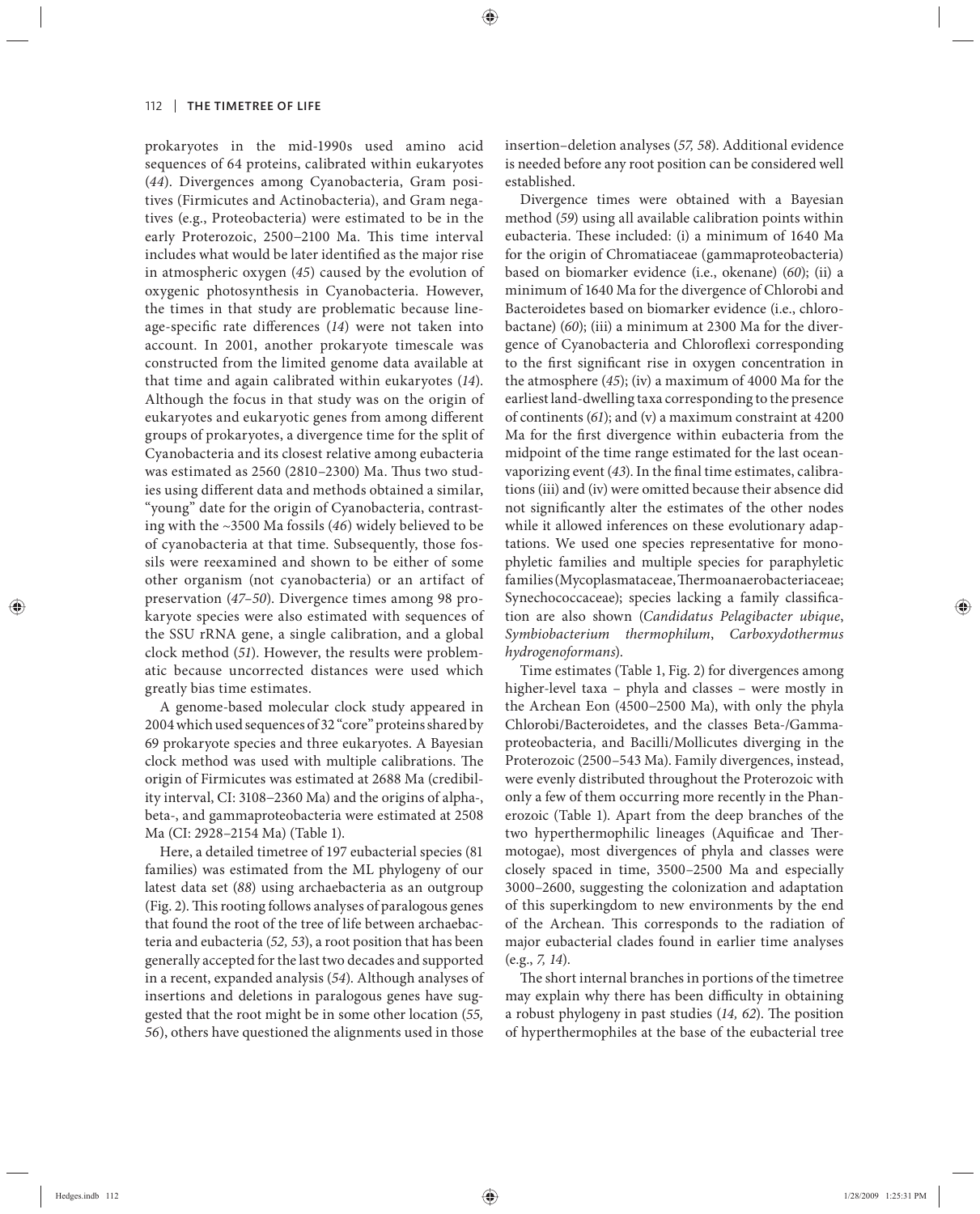has been criticized on the grounds of potential artifacts caused by different nucleotide base compositions and outgroup rootings (*33*). However, in our most recent analysis (*88*) this topology was supported by multiple types of evidence. Regardless of the position of the hyperthermophiles, some recent support has been obtained for the adaptation of eubacterial proteins to thermophilic temperatures (i.e., above 50°C) (63). This suggests that the ancestor of eubacteria may have lived in a high-temperature environment.

The origin of major adaptations in eubacteria, such as phototrophy, agrees well with evidence from the geologic record. The patchy distribution of phototrophic and photosynthetic genes among eubacteria suggests a combination of vertical and horizontal gene transfer (*64–68*). Accordingly, the ancestor of all eubacteria, except the two hyperthermophiles and Fusobacteria, most likely was a phototroph, placing the origin of this lifestyle by at least the mid-Archean (3265–2987 Ma) (Table 1). We propose the name Selabacteria (from the Greek *selas*, light, and *bacteria*, rod, in allusion to the innovation of phototrophy) for this group. The exclusion of Fusobacteria from Selabacteria should be treated with caution because of its uncertain phylogenetic position. The first evidence for photosynthesis-mediated sediment deposition and anoxygenic photosynthetic ecosystems is present at 3400 Ma (*69–71*). Considering the timetree and geologic evidence, we infer an early evolution of phototrophy, ~3400–3200 Ma. It is likely that the origin of phototrophy allowed eubacteria to undergo further biochemical adaptation and evolutionary radiation, as seen in the relatively rapid branching of many phyla in the timetree 3000–2600 Ma (Fig. 2).

Shortly after the evolution of phototrophy, eubacteria diverged into two main groups of phyla, a gram-negative group, Hydrobacteria, and a primarily gram-positive group, Terrabacteria (Fig. 2). A previous analysis of aerobic methanotrophy showed that its origin within Hydrobacteria probably occurred by the end of the Archean, 2510 Ma (7). This metabolism was recently discovered in a species of *Verrucomicrobium* (a member of the Verrucomicrobia/Chlamydiae/Planctomycetes supergroup) (72, 73), suggesting its presence in the ancestor of Proteobacteria and the Verrucomicrobia. Although Verrucomicrobia is absent from our data set, evidence points to a relationship between it, Chlamydiae, and Planctomycetes (*74*), associating its ancestor with Proteobacteria, and thus the evolution of aerobic methanotrophy, in the late Archean (3116– 2835 Ma) (Table 1). This time estimate postdates, as expected, the evolution of methanogenesis (minimum of 3460 Ma), which would have contributed to produce the substrate for methanotrophy. However, the requirement of oxygen for methanotrophy makes its evolution unlikely before the origin of the oxygen-producing cyanobacteria (2920–2592 Ma) (Table 1) and the rise in atmospheric oxygen recorded in the geologic record (*45*). Given this evidence we consider it more likely that the evolution of aerobic methanotrophy occurred in the ancestor of alpha- and gammaproteobacteria (2630–2371 Ma; Table 1) and then subsequently spread to other lineages by HGT.

Terrabacteria show multiple adaptations to terrestrial habitats such as the formation of resistant stages (e.g., endospores in Firmicutes, akinetes in Cyanobacteria), the production of photoprotective pigments (e.g., carotenoids), and resistance to desiccation (*75*). Although these traits are not uniquely distributed within Terrabacteria, the coexistence of more than one within a class and the presumed terrestrial niche of the ancestor (*88*) suggest that terrestrial environments were colonized by the late Archean (3041–2755 Ma) (Table 1). Evidence from the geologic record supports this result because the continents are thought to have formed by the early Archean, 4000-3800 Ma (61, 76), and the first terrestrial ecosystems were present by 2600 Ma (*77*). The early colonization of land opens the possibility that later evolutionary adaptations (e.g., oxygenic photosynthesis) were favored by conditions in this environment. Moreover, Terrabacteria includes approximately twothirds of all prokaryote species  $(\sim)$ 9740) further suggesting a major influence of this environment on prokaryote speciation and adaptation (*88*).

The sparse geologic record of prokaryotes and their biomarkers of carbon assimilation and lipid biosynthesis offer few opportunities to compare or test the molecular timescale (Fig. 2), especially since the best of such records were used as calibration points. We did not use the hopane biomarker initially proposed for cyanobacteria (*78, 79*) because it has turned up in other groups recently (*80*), thus removing it as a unique biomarker for that group. Our time estimate for the origin of cyanobacteria (2760 Ma), although young by classical interpretations based on early evaluations of stromatolites and fossils, is nonetheless older than—and thus consistent with—the rise of oxygen in the geologic record at ~2300 Ma (45). This time also overlaps with the possible sterane evidence for eukaryote algae and hence aerobic life at 2700 Ma (*79, 81*). However, the sterane biomarker evidence is contradicted by molecular clock evidence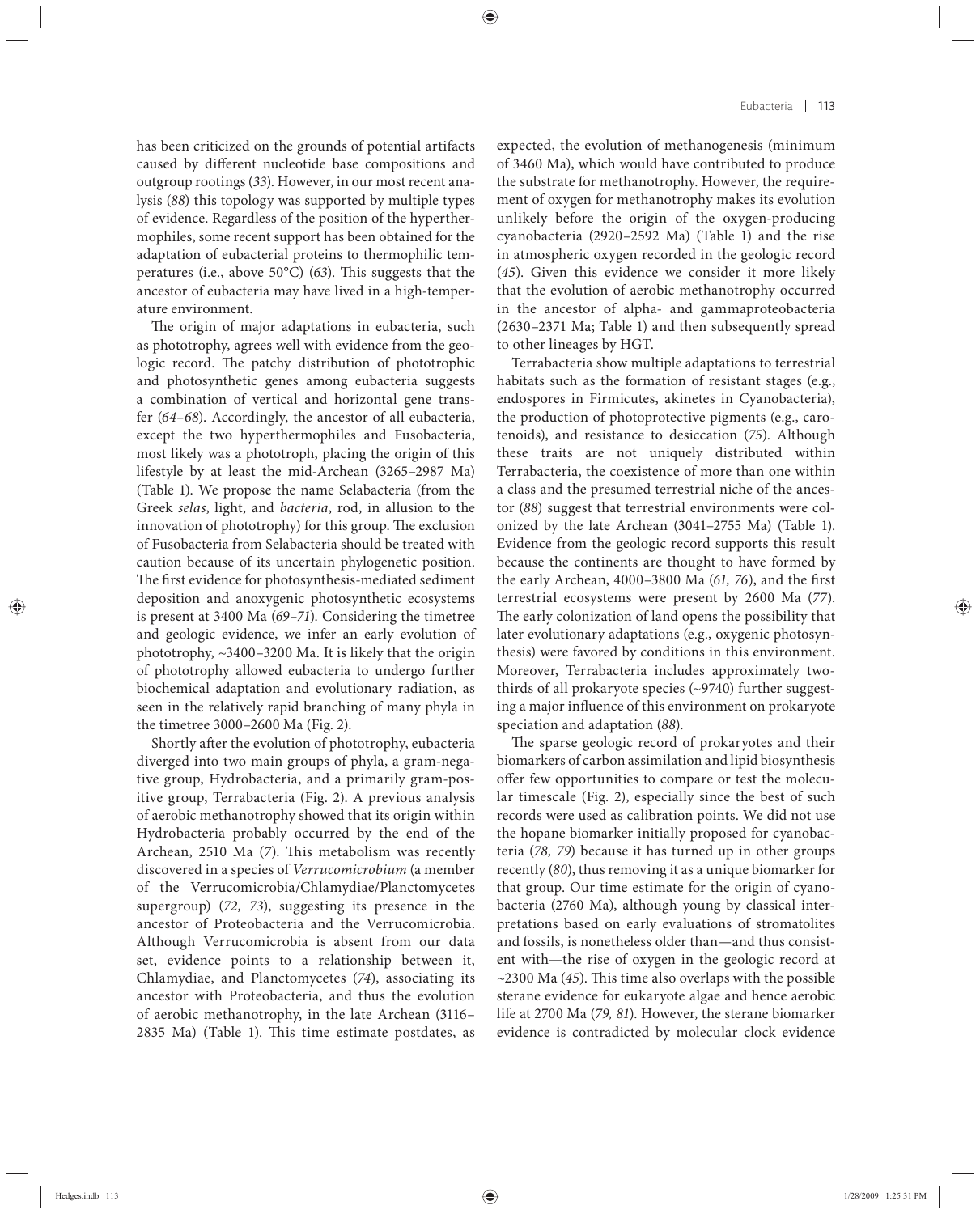that plastids—necessary for algae—did not arise in eukaryotes until ~1500 Ma (82, 83), and by the fossil record of eukaryotes that only extends reliably back to about ~1500 Ma (*84–87*).

In summary, the sequence of biologic events inferred in the timetree is logical and consistent with the geologic record: the colonization of land after the appearance of continents and before the evidence of terrestrial ecosystems in the geologic record, methanogenesis followed by methanotrophy, and oxygenic photosynthesis followed by the major rise in atmospheric oxygen. With new genome sequences continually appearing, methods of time estimation constantly being refined, and new biomarkers discovered, the future appears bright for a well-defined timetree of eubacteria.

#### Acknowledgments

Support was provided by the U.S. National Science Foundation and National Aeronautics and Space Administration (NASA Astrobiology Institute) to S.B.H.

#### References

- 1. G. M. Garrity *et al.*, Taxonomic outline of the Bacteria and Archaea Release 7.7 (http://www.taxonomicoutline. org/) (Michigan State University, East Lansing, Michigan, 2007).
- 2. T. Cavalier-Smith, *Int. J. Syst. Evol. Microbiol.* **52**, 7 (2002).
- 3. G. Webster *et al.*, *FEMS Microbiol. Ecol.* **62**, 78 (2007).
- 4. N. R. Pace, *Science* **276**, 734 (1997).
- 5. G. E. Fox *et al.*, *Science* **209**, 457 (1980).
- 6. C. R. Woese, G. E. Fox, *Proc. Natl. Acad. Sci. U.S.A.* **74**, 5088 (1977).
- 7. F. U. Battistuzzi, A. Feijão, S. B. Hedges, *BMC Evol. Biol.* **4**, 44 (2004).
- 8. C. Brochier, S. Gribaldo, Y. Zivanovic, F. Confalonieri, P. Forterre, *Genome Biol.* **6**, R42 (2005).
- 9. J. R. Brown, C. J. Douady, M. J. Italia, W. E. Marshall, M. J. Stanhope, *Nat. Genet.* **28**, 281 (2001).
- 10. F. D. Ciccarelli *et al.*, *Science* **311**, 1283 (2006).
- 11. E. J. Deeds, H. Hennessey, E. I. Shakhnovich, *Genome Res.* **15**, 393 (2005).
- 12. V. Daubin, M. Gouy, G. Perriere, *Genome Res.* **12**, 1080 (2002).
- 13. U. Gophna, W. F. Doolittle, R. L. Charlebois, *J. Bacteriol.* **187**, 1305 (2005).
- 14. S. B. Hedges *et al.*, *BMC Evol. Biol.* **1**, 4 (2001).
- 15. S. R. Henz, D. H. Huson, A. F. Auch, K. Nieselt-Struwe, S. C. Schuster, *Bioinformatics* **21**, 2329 (2005).
- 16. C. H. House, B. Runnegar, S. T. Fitz-Gibbon, *Geobiology* **1**, 15 (2003).
- 17. E. K. Lienau, R. DeSalle, J. A. Rosenfeld, P. J. Planet, *Syst. Biol.* **55**, 441 (2006).
- 18. Y. I. Wolf, I. B. Rogozin, N. V. Grishin, E. V. Koonin, *Trends Genet.* **18**, 472 (2002).
- 19. R. S. Gupta, E. Griffiths, *Theor. Pop. Biol.* 61, 423 (2002).
- 20. F. Delsuc, H. Brinkmann, H. Philippe, *Nat. Rev. Genet.* **6**, 361 (2005).
- 21. W. F. Doolittle, *Science* **284**, 2124 (1999).
- 22. V. Daubin, M. Gouy, G. Perrière, *Genome Informat.* **12**, 155 (2002).
- 23. D. Pisani, J. A. Cotton, J. O. McInerney, *Mol. Biol. Evol.* **24**, 1752 (2007).
- 24. T. Dagan, W. Martin, *Genome Biol.* **7**, 10 (2006).
- 25. E. Bapteste *et al.*, *BMC Evol. Biol.* **5**, 33 (2005).
- 26. O. Zhaxybayeva, J. P. Gogarten, *BMC Genomics* **3**, 4 (2002).
- 27. A. Mira, R. Pushker, B. A. Legault, D. Moreira, F. Rodriguez-Valera, *BMC Evol. Biol.* **4**, 50 (2004).
- 28. R. S. Gupta, *Crit. Rev. Microbiol.* **30**, 123 (2004).
- 29. R. S. Gupta, E. Lorenzini, *BMC Evol. Biol.* **7**, 71 (2007).
- 30. H. Teeling, T. Lombardot, M. Bauer, W. Ludwig, F. O. Glockner, *Int. J. Syst. Evol. Microbiol.* **54**, 791 (2004).
- 31. G. D. P. Clarke, R. G. Beiko, M. A. Ragan, R. L. Charlebois, *J. Bacteriol.* **184**, 2072 (2002).
- 32. T. Coenye, P. Vandamme, *Syst. Appl. Microbiol.* **27**, 313 (2004).
- 33. C. Brochier, H. Philippe, *Nature* **417**, 244 (2002).
- 34. E. Griffiths, R. S. Gupta, *Int. Microbiol.* 7, 41 (2004).
- 35. J. Castresana, *Mol. Biol. Evol.* **17**, 540 (2000).
- 36. A. Stamatakis, *Bioinformatics* **22**, 2688 (2006).
- 37. F. Ronquist, J. P. Huelsenbeck, *Bioinformatics* **19**, 1572 (2003).
- 38. J. M. Kollman, R. F. Doolittle, *J. Mol. Evol.* **51**, 173 (2000).
- 39. A. H. Knoll, *Life on a Young Planet: The First Three Billion Years of Evolution on Earth* (Princeton University Press, Princeton, NJ, 2003).
- 40. J. J. Brocks, A. Pearson, *Mol. Geomicrobiol. Rev. Mineral. Geochem.* **59**, 233 (2005).
- 41. H. Ochman, A. C. Wilson, *J. Mol. Evol.* **26**, 74 (1987).
- 42. N. A. Moran, M. A. Munson, P. Baumann, H. Ishikawa, *Proc. Roy. Soc. Lond. B* **253**, 167 (1993).
- 43. N. H. Sleep, K. J. Zahnle, J. F. Kasting, H. J. Morowitz, *Nature* **342**, 139 (1989).
- 44. D.-F. Feng, G. Cho, R. F. Doolittle, *Proc. Natl. Acad. Sci. U.S.A.* **94**, 13028 (1997).
- 45. H. D. Holland, *Geochim. Cosmochim. Acta* **21**, 3811 (2002).
- 46. J. W. Schopf, *Science* **260**, 640 (1993).
- 47. M. Brasier, N. McLoughlin, O. Green, D. Wacey, *Philos. Trans. Roy. Soc. Lond. B* **361**, 887 (2006).
- 48. M. D. Brasier *et al.*, *Nature* **416**, 76 (2002).
- 49. J. W. Schopf, *Philos. Trans. Roy. Soc. Lond. B* **361**, 869 (2006).
- 50. J. W. Schopf, A. B. Kurdryavtsev, D. G. Agresti, T. J. Wdowiak, A. D. Czaja, *Nature* **416**, 73 (2002).